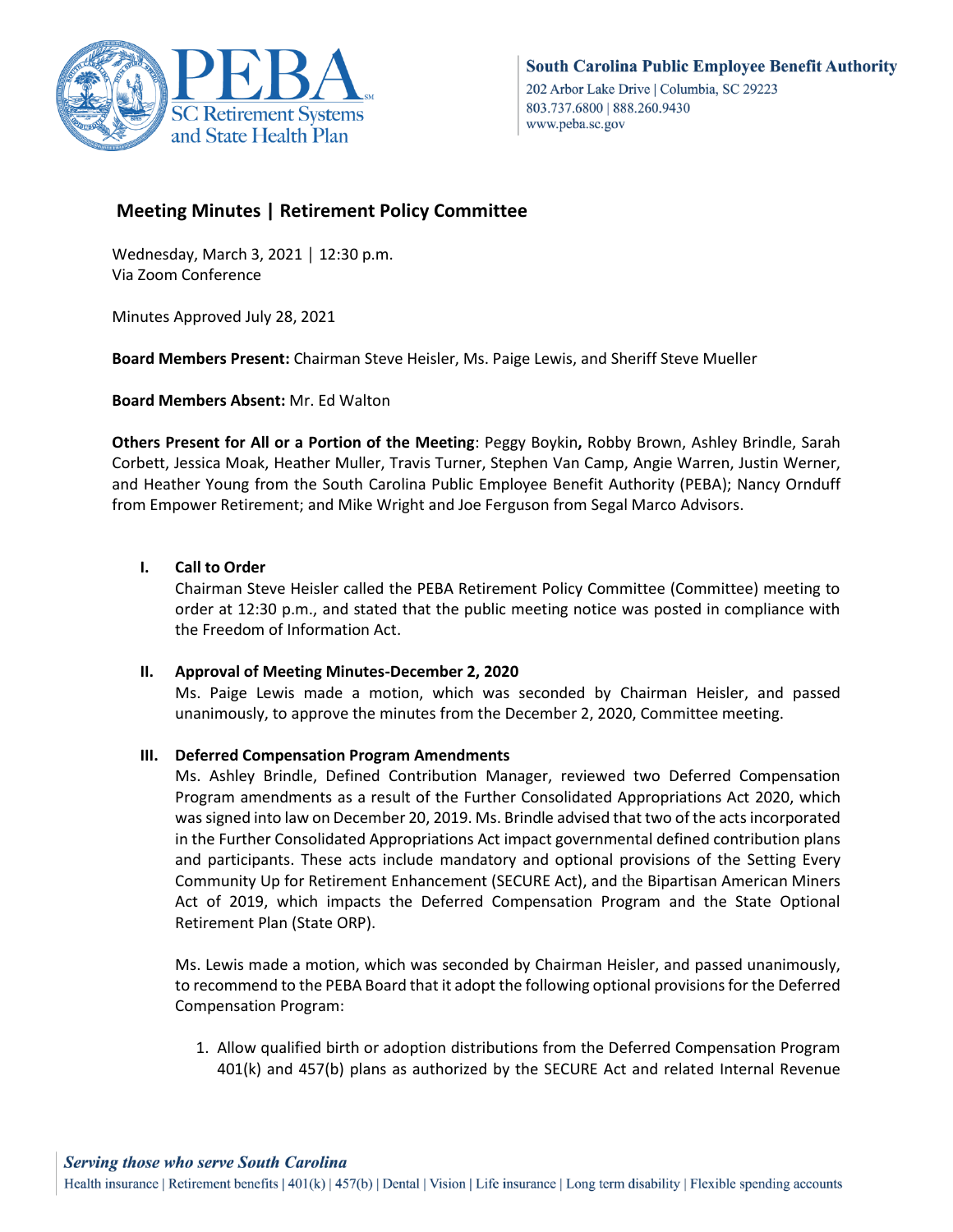Service (IRS) guidance, effective April 1, 2021, with conforming plan amendments to be made at a later time; and,

2. Allow in-service distributions from the Deferred Compensation Program 457(b) plan at age 59½ as authorized by the Bipartisan Miners Act of 2019 and related IRS guidance, effective April 1, 2021, with conforming plan amendments to be made at a later time.

#### **IV. Defined Contribution Quarterly Reports**

Mr. Mike Wright and Mr. Joe Ferguson from Segal Marco Advisors presented the South Carolina Defined Contribution Plans report for the quarter ending December 31, 2020. Mr. Wright provided a market overview, and stated that U.S. equity remained positive with a fourth-quarter return of 14.7 percent, and 20.9 percent year-to-date.

Mr. Ferguson reviewed the South Carolina Deferred Compensation Program (Deferred Comp) investment performance for the fourth quarter of 2020, and reported that the Hartford Mid Cap fund placed below its index for the three and five-year periods, and is in the bottom half of its peer group universe. Segal Marco will continue to monitor this investment option on an informal basis.

Mr. Ferguson turned the discussion to the State Optional Retirement Program (State ORP) investment performance for the fourth quarter of 2020, and stated that Voya replaced MetLife as a record keeper in the State ORP effective January 1, 2021.

Mr. Ferguson reported that none of the investment options in the current MassMutual lineup are under informal review, and reminded the Committee that the Board approved the removal of a balanced fund, and addition of an international equity index fund. These changes were implemented in January 2021.

Mr. Ferguson also reminded the Committee that the Board approved the removal of the CREF Social Choice and TIAA-CREF Real Estate Securities funds, and the addition of an international equity index fund. These changes were implemented in January 2021.

Mr. Ferguson advised that the CREF Inflation Linked Bond placed below its index for the three and five-year periods, and is in the bottom half of its peer group universe. Segal Marco will continue to monitor this investment option on an informal basis.

Mr. Ferguson reviewed the scheduled lineup changes for AIG that the Board approved including the removal of the Vanguard Healthcare Fund, and the addition of an international equity index fund. The Vanguard Institutional Index, T. Rowe Price Large Cap Growth, and Vanguard Target Date Funds were also approved to be replaced in January 2021. Mr. Ferguson advised that none of the current funds that will remain in the AIG lineup after the January changes are on informal review.

#### **V. Deferred Compensation Program Plan Summary**

Ms. Nancy Ornduff, from Empower Retirement, presented the fourth quarter Deferred Compensation plan activity summary to the Committee. Ms. Ornduff reviewed the investment transfer activity during the 2020 market fluctuations due to COVID-19, and reviewed the Coronavirus, Aid, Relief and Economic Security (CARES) Act loans and withdrawals for the fourth quarter.